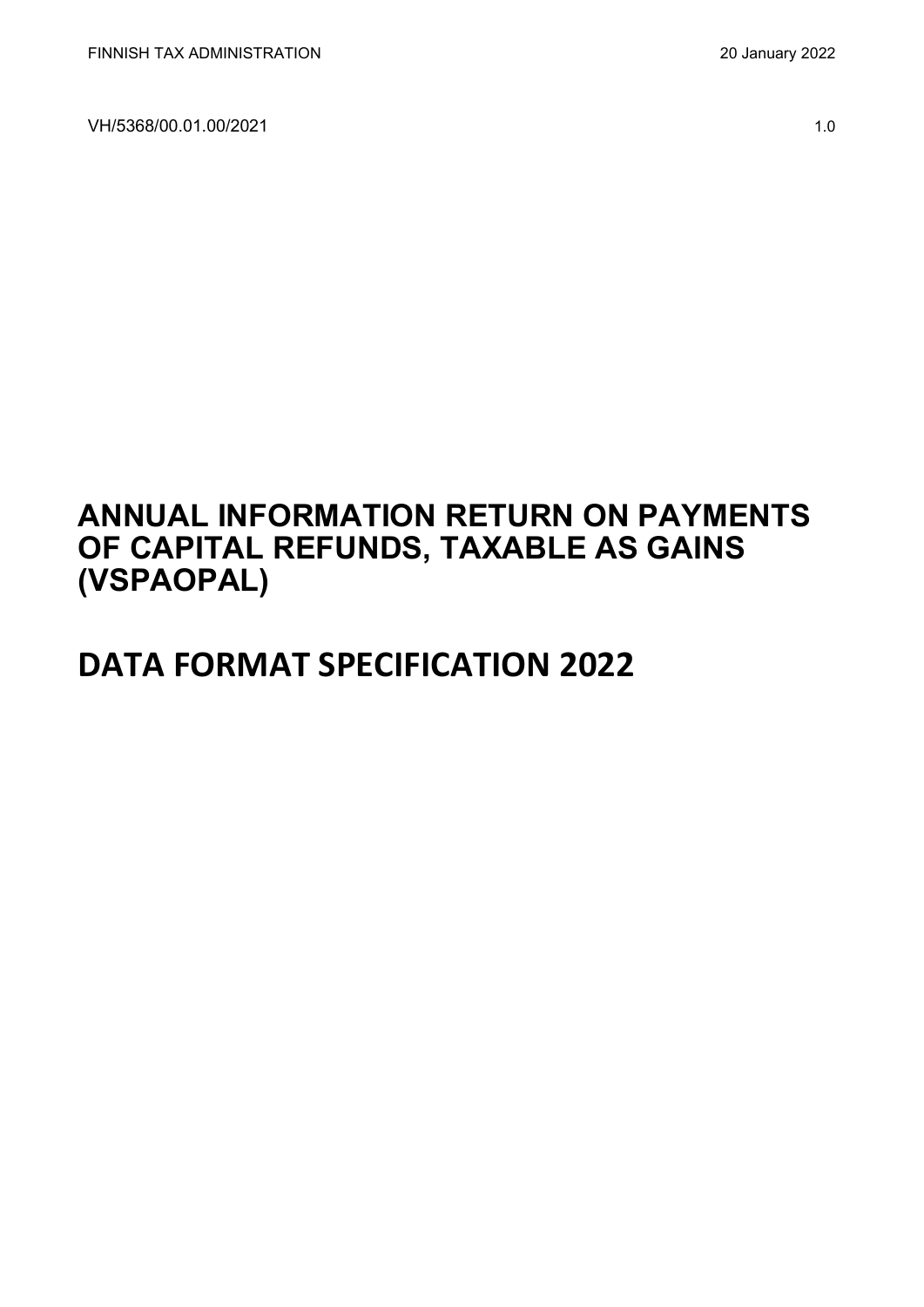#### **TABLE OF CONTENTS**

| $\mathbf 1$  | <b>INTRODUCTION</b>                                          | $\mathbf 2$ |
|--------------|--------------------------------------------------------------|-------------|
|              | 2 DESCRIPTION OF THE INFORMATION FLOW AND SUBMITTAL OF FILES | $\mathbf 2$ |
| $\mathbf{3}$ | <b>MAKING CORRECTIONS</b>                                    | 3           |
| 4            | <b>PERIOD OF VALIDITY</b>                                    | 3           |
| 5            | <b>CHANGES ON THE PREVIOUS YEAR</b>                          | 3           |
|              | 6 DATA FORMAT SPECIFICATION                                  | 3           |
| $\mathbf{7}$ | <b>AUTOMATED CHECK PROCESSES</b>                             | 5           |
| 8            | <b>MESSAGES</b>                                              | 6           |

#### **Change history**

| <b>Date</b> | <b>Version</b> | <b>Description</b>                              |
|-------------|----------------|-------------------------------------------------|
| 20.1.2022   |                | First release concerning the 2022 taxable year. |

#### <span id="page-1-0"></span>**1 INTRODUCTION**

This guidance explains the structure of the required inbound file and the check procedures that follow. For more information, see [General description for](https://www.vero.fi/globalassets/tietoa-verohallinnosta/ohjelmistokehittajille/finnish-tax-administration_electronic-filing-of-information-returns-general-description.pdf)  [electronic filing of information returns \(pdf\)](https://www.vero.fi/globalassets/tietoa-verohallinnosta/ohjelmistokehittajille/finnish-tax-administration_electronic-filing-of-information-returns-general-description.pdf) (*tax.fi > About us > IT developers > Data format specifications > General description for electronic filing of information returns*).

#### <span id="page-1-1"></span>**2 DESCRIPTION OF THE INFORMATION FLOW AND SUBMITTAL OF FILES**

To check the method of identification required by this information flow, the required role and the place in the flow where authorisations are checked, go to [Methods of sign-in, roles and rights to represent organisations](https://www.ilmoitin.fi/webtamo/sivut/IlmoituslajiRoolit?kieli=en&tv=VSPAOPAL) *[\(Ilmoitin.fi >](https://www.ilmoitin.fi/webtamo/sivut/IlmoituslajiRoolit?tv=VSY02C)  [Instructions and templates > Methods of sign-in, roles\)](https://www.ilmoitin.fi/webtamo/sivut/IlmoituslajiRoolit?tv=VSY02C).*

The tax year is the year of the 244 data element (Date when the capital refund became withdrawable) as submitted in the annual information return.

For further information, visit Tax.fi to read the instructions for completing the form: ["Annual information return on capital refunds taxable as capital gains" —](https://www.vero.fi/tietoa-verohallinnosta/yhteystiedot-ja-asiointi/lomakkeet/kuvaus/vuosi-ilmoitus-luovutuksena-verotettavasta-paaomanpalautuksesta/) [Vuosi-ilmoitus luovutuksena verotettavasta pääomanpalautuksesta](https://www.vero.fi/tietoa-verohallinnosta/yhteystiedot-ja-asiointi/lomakkeet/kuvaus/vuosi-ilmoitus-luovutuksena-verotettavasta-paaomanpalautuksesta/) *(vero.fi > Yhteystiedot ja asiointi > Lomakkeet > Vuosi-ilmoitus luovutuksena verotettavasta pääomanpalautuksesta*). Available in Finnish and Swedish.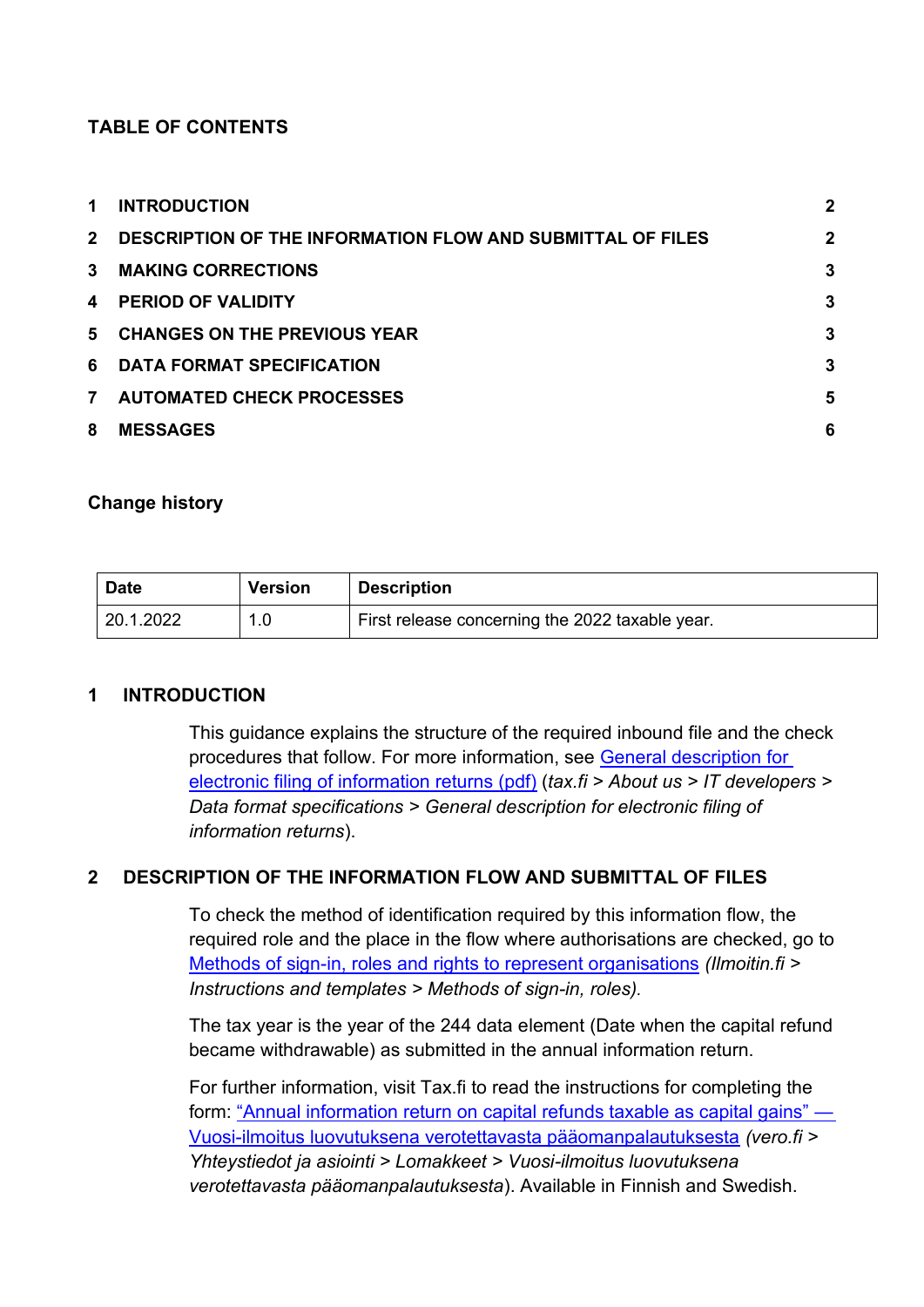#### <span id="page-2-0"></span>**3 MAKING CORRECTIONS**

For year-specific instructions for making corrections, go to [Making corrections](https://www.vero.fi/en/About-us/it_developer/data-format-specifications/annual_information_returns__instruction/making-corrections-to-annual-information-returns/)  [to annual information returns](https://www.vero.fi/en/About-us/it_developer/data-format-specifications/annual_information_returns__instruction/making-corrections-to-annual-information-returns/) (*tax.fi > About us > IT developers > Data format specifications > Annual information returns & Instructions > Making corrections to annual information returns*).

#### <span id="page-2-1"></span>**4 PERIOD OF VALIDITY**

This specification sets out the requirements of file formatting that come into force 29 March 2022 and continue to be in force until a new version of this specification is released.

For information about deadlines for filing, see the year-specific schedule on [IT developers](https://www.vero.fi/tietoa-verohallinnosta/kehittaja/) (*vero.fi > Verohallinto > Ohjelmistokehittäjät > Aikataulu vvvv*). The schedule is available in Finnish and Swedish.

#### <span id="page-2-2"></span>**5 CHANGES ON THE PREVIOUS YEAR**

| <b>Version</b> | ID          | Data element                                              | <b>Description</b>                                |
|----------------|-------------|-----------------------------------------------------------|---------------------------------------------------|
| 1.0            | 48-55/244   | Date when the capital refund became<br>withdrawable       | Year changed                                      |
|                | 72-101/020  | Name of the corporation that<br>distributed assets        | Data element has been changed to<br>optional.     |
|                | 102-112/010 | Business ID of the corporation that<br>distributed assets | Data format changed YTUNNUS -><br><b>YTUNNUS2</b> |
|                | 207-241/041 | Name of contact person                                    | Data element has been changed to<br>mandatory.    |
|                | 242-276/042 | Contact person's phone number                             | Data element has been changed to<br>mandatory.    |
|                |             |                                                           | Checks #1108 and #1394 have<br>been removed.      |

### <span id="page-2-3"></span>**6 DATA FORMAT SPECIFICATION**

| <b>Position ID</b> |     | P/V |  | $ L/T $ Description | <b>IFormat</b>  | <b>Values</b>   |
|--------------------|-----|-----|--|---------------------|-----------------|-----------------|
| $1 - 8$            | 000 | P   |  | Identifier          | AN <sub>8</sub> | <b>VSPAOPAL</b> |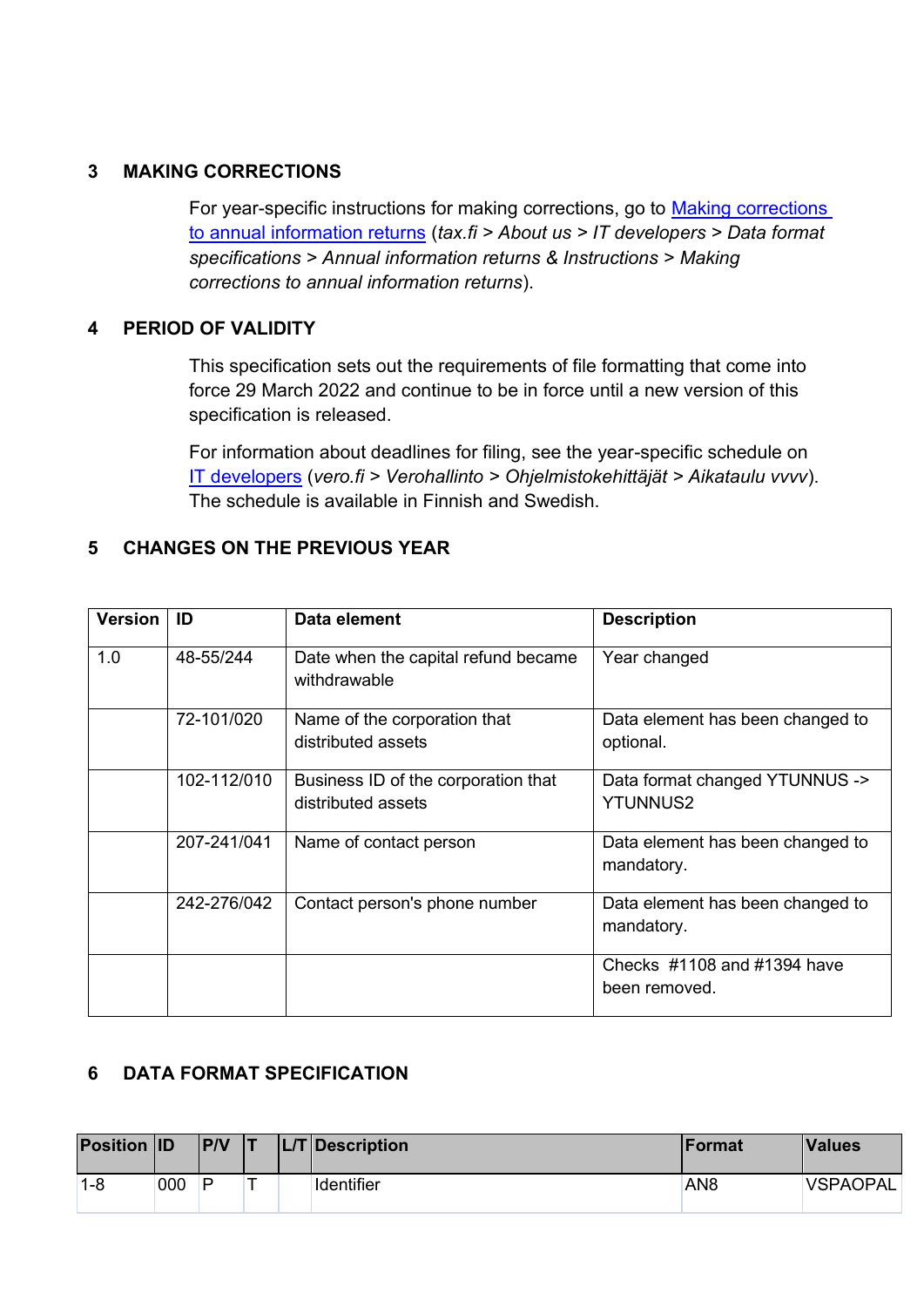| <b>Position ID</b> |     | PVV          | T  |         | <b>L/T</b> Description                                                                                                                                                                                                                                                                    | <b>Format</b>                   | <b>Values</b> |
|--------------------|-----|--------------|----|---------|-------------------------------------------------------------------------------------------------------------------------------------------------------------------------------------------------------------------------------------------------------------------------------------------|---------------------------------|---------------|
| 9                  | 082 | V            |    |         | <b>Deletion</b>                                                                                                                                                                                                                                                                           | A <sub>1</sub>                  | D             |
| 10                 | 121 | P            | T  | $\star$ | Role of filer<br>1 = Listed company ( $\S$ 33a.2, Income Tax Act.)<br>2 = Non-listed limited liability company<br>$3 =$ Cooperative<br>$4 =$ Company type is not known                                                                                                                    | N <sub>1</sub>                  | 1, 2, 3, 4    |
| $11 - 21$          | 083 | P            | Τ  | *       | Beneficiary's personal ID or Business ID                                                                                                                                                                                                                                                  | <b>YTUNNUS  </b><br><b>HETU</b> |               |
| 22                 | 241 | $\mathsf{P}$ | T  | *       | Type of capital refund<br>7 = Distribution of assets from an unrestricted<br>equity fund<br>8 = Distribution of assets through reducing<br>share capital<br>9 = Distribution of assets through reducing<br>share-premium account or reserve funds<br>6 = Capital refund, source not known | N <sub>1</sub>                  | 6, 7, 8, 9    |
| 23-37              | 242 | P            |    | *       | Amount of capital refund                                                                                                                                                                                                                                                                  | R <sub>12</sub> ,2              |               |
| 38-47              | 243 | V            |    |         | Foreign tax withheld at source on capital refund                                                                                                                                                                                                                                          | R7,2                            |               |
| 48-55              | 244 | P            | Τ  | *       | Date when the capital refund became<br>withdrawable<br>This date must fall on the calendar year of<br>reporting.                                                                                                                                                                          | <b>PPKKVVVV</b>                 | 2022          |
| 56-69              | 245 | P            | Τ  |         | The quantity of shares or interests for which<br>capital refund was paid                                                                                                                                                                                                                  | $+D7,6$                         |               |
| 70-71              | 127 | P            | T  |         | Type of security<br>01 = Domestic shares or interests<br>51 = Foreign shares or interests                                                                                                                                                                                                 | N <sub>2</sub>                  | 01, 51        |
| 72-101             | 020 | V            |    |         | Name of the corporation that distributed assets                                                                                                                                                                                                                                           | <b>AN30</b>                     |               |
| 102-112            | 010 | P            | T  | *       | Business ID of the corporation that distributed<br>assets                                                                                                                                                                                                                                 | <b>YTUNNUS2</b>                 |               |
| 113-123            | 080 | P/V          | ET |         | Business ID of the account operator or other<br>third-party filer that submits the return<br>If the filer of this information return is acting on<br>the payor company's behalf, that filer's                                                                                             | <b>YTUNNUS2</b>                 |               |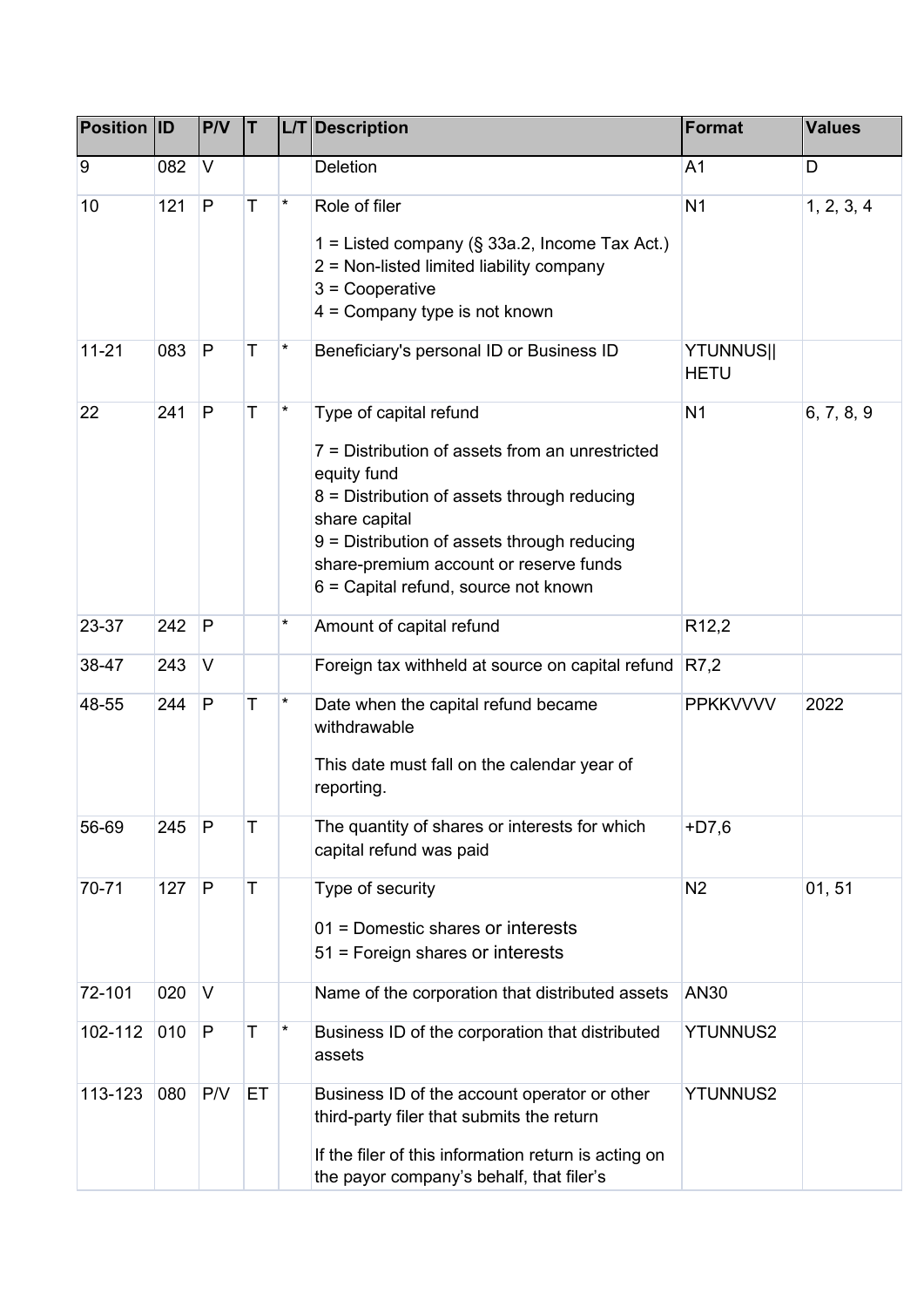| <b>Position ID</b> |     | <b>P/V</b>     | T   |               | L/T Description                                                                                                                                                     | <b>Format</b>                    | <b>Values</b> |
|--------------------|-----|----------------|-----|---------------|---------------------------------------------------------------------------------------------------------------------------------------------------------------------|----------------------------------|---------------|
|                    |     |                |     |               | Business ID is required.                                                                                                                                            |                                  |               |
| 124-131            | 249 | P              | T   |               | Acquisition date of the shares or interests<br>for which capital refund was paid<br>If you the date of acquisition is unknown, fill the<br>entire field with zeros. | <b>PPKKVVVV</b>                  |               |
| 132-146            | 250 | P              |     | $\star$       | Acquisition price deductible from the capital<br>refund                                                                                                             | R <sub>12,2</sub>                |               |
| 147                | 251 | $\overline{P}$ |     | $^\star$      | Data on acquisition price to be deducted<br>$2$ = The acquisition price is known<br>$1 =$ The acquisition price is not known                                        | N <sub>1</sub>                   | 2, 1          |
| 148-157            | 252 | V              |     |               | Acquisition costs deductible from capital refund                                                                                                                    | R7,2                             |               |
| 158-171            | 198 | P              |     |               | Software-generated timestamp                                                                                                                                        | <b>PPKKVVVV</b><br><b>HHMMSS</b> |               |
| 172-206            | 085 | V/P            | ET. | $\vert \star$ | Name of beneficiary                                                                                                                                                 | <b>AN35</b>                      |               |
| 207-241            | 041 | P              |     |               | Name of contact person                                                                                                                                              | <b>AN35</b>                      |               |
| 242-276            | 042 | P              |     |               | Contact person's phone number                                                                                                                                       | PUHELIN2                         |               |
| 277-311            | 048 | P              |     |               | Software application that produced the file                                                                                                                         | <b>AN35</b>                      |               |
| 312-323            | 014 | P              | T   |               | Name of the software that produced the file                                                                                                                         | Y-<br>TUNNUS AN2                 |               |
|                    | 999 | P              |     |               | <b>Final identifier</b>                                                                                                                                             | $+N8$                            |               |

## <span id="page-4-0"></span>**7 AUTOMATED CHECK PROCESSES**

| New/<br>Chang<br>ed | ID                | <b>Description of rule</b>                                                                                                                                                                                                                      |
|---------------------|-------------------|-------------------------------------------------------------------------------------------------------------------------------------------------------------------------------------------------------------------------------------------------|
|                     | 241<br>121        | Filer Role (121) must not be listed company if the capital refund is of type 7 (241).<br>#967; If the capital refund is of type = 7, Filer Role cannot be 1 (listed company).                                                                   |
|                     | 242<br>250<br>252 | The sum of Acquisition price and Acquisition costs cannot be higher than Amount<br>of capital refund.<br>#499; The sum of Acquisition price (132-146) and Acquisition costs (148-157)<br>cannot be higher than Amount of capital refund (23-37) |